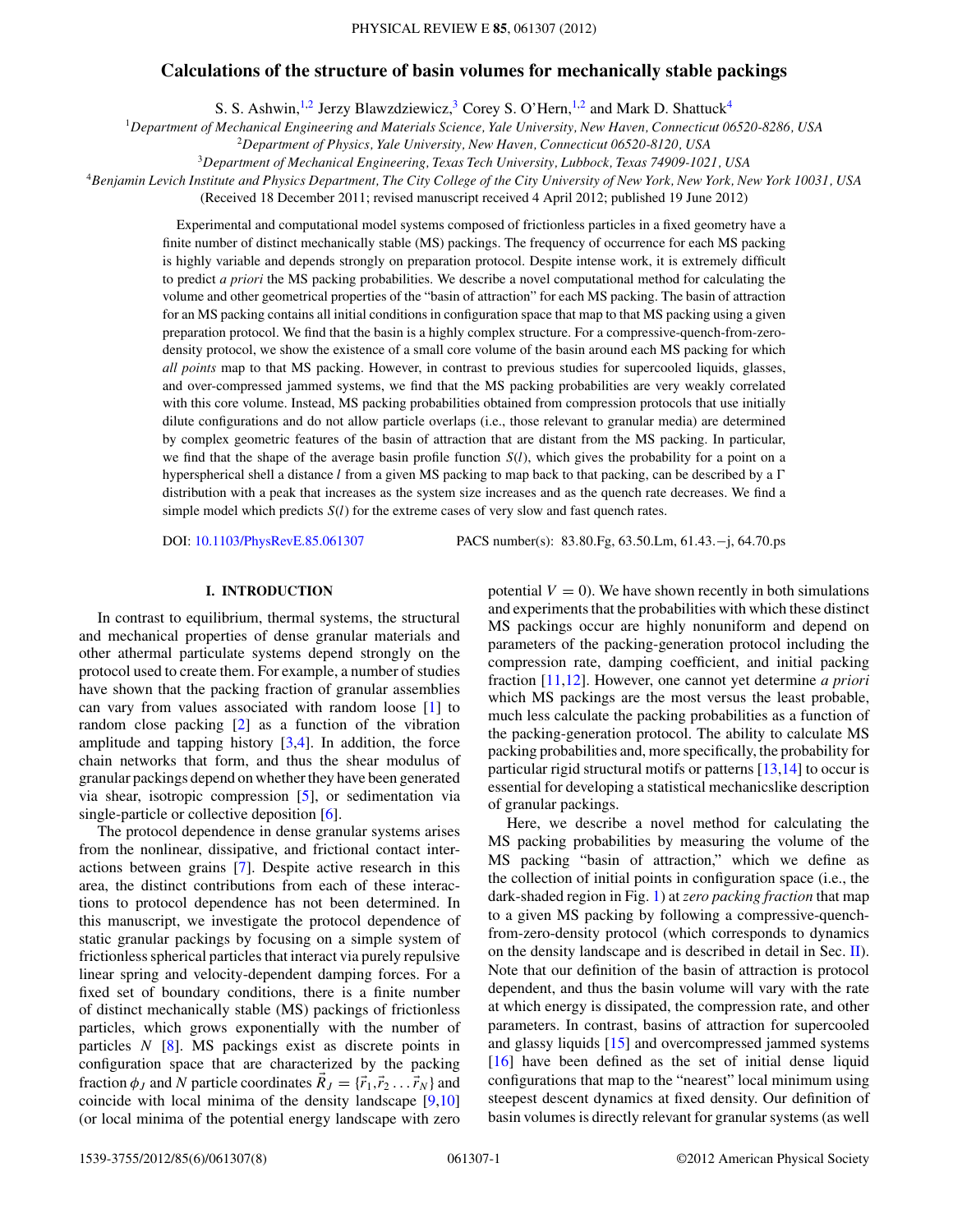

FIG. 1. (Color online) (Top) A schematic of the basin of attraction (dark-shaded region) in  $dN$ -dimensional configuration space for a typical mechanically stable packing (black dot). (Bottom) The corresponding unweighted basin profile function  $f_n^{\Gamma}(l)$  is plotted as a function of distance  $l$  from MS packing  $n$  for packing-generation protocol  $\Gamma$ .  $f_n^{\Gamma}(l)$  begins to decay from 1 beyond an approximately spherically symmetric core size  $l_c$ , while for  $l > l_c$  the basin is highly branched, threadlike, and  $f_n^{\Gamma}(l) \to 0$ .

as athermal polymer packings [17–20]), in which MS packings are generated from initially dilute configurations followed by compression and relaxation, where particle overlaps are negligible during the relaxation process and in the final MS packing.

Calculating MS packing basin volumes is a computationally complex problem because the average basin volume scales as  $e^{-N}$ , and the number of basins grows exponentially  $e^{N}$ , where  $N$  is the number of particles. Thus, random sampling of configuration space will not yield accurate measurements of MS packing basin volumes in the large-N limit [16,21]. To aid in the calculation of the basin volumes, we introduce the unweighted basin profile function  $f_n^{\Gamma}(l)$ , which is the fraction of points on a hypersurface in configuration space a distance  $l$  from the *n*th MS packing that maps via a given dynamics (labeled  $\Gamma$ ) to MS packing *n*.

We will show that there is a hyperspherical core region surrounding each MS packing in which  $f_n^{\Gamma}(l) = 1$  for  $l \le l_c$ , while  $f_n^{\Gamma}(l) < 1$  for  $l > l_c$ . Further from the MS packing, the basin becomes highly branched, threadlike, and  $f^{\Gamma}(l) \rightarrow 0$ (see Fig. 1.) This picture raises several key questions: (1) Are the MS packing packing probabilities determined by the size  $l_c$  of the core region in configuration space or dominated by contributions far from the MS packing, (2) what are the geometrical properties of the basins of attraction, and (3) do their morphologies depend sensitively on the packinggeneration protocol? We will show below that the MS packing probabilities are not strongly correlated with the volume of the core regions in configuration space and are instead determined by features of the density landscape that are far from each MS packing. Despite this, we are able to predict the protocol- and system-size dependence of the average basin profile function, which determines the MS packing probabilities.

#### **II. METHODS**

To perform our calculations of basin volumes, we focused on a well-characterized model system composed of N frictionless disks in two dimensions that interact via purely repulsive linear spring and velocity-dependent damping forces. N is varied from 3 to 100, and the particles are enclosed in a square cell with fixed walls of length  $L = 1$ . Interactions with the walls match those between the particles. We consider both monodisperse and bidisperse systems, where the bidisperse mixtures contain half large and half small disks ( $N_s = N_l$  =  $N/2$ ) with diameter ratio  $\sigma_l/\sigma_s = 1.4$ .

In a number of previous studies, we described the MS "packing finder" that generates a mechanically stable packing via isotropic compression at  $\phi_J$  with infinitesimal overlap from an arbitrary initial condition at  $\phi = 0$  [11]. Briefly, the algorithm includes the following steps. For each trial, we initialize the system with random particle positions inside the unit square at  $\phi = 0$  and zero velocities. We then compress the system in steps of  $\Delta \phi = 10^{-4}$  and relax the small particle overlaps after each step by solving Newton's equations of motion with damping,

$$
m\vec{a}_i = \sum_j \vec{F}(r_{ij}) - b\vec{v}_i, \qquad (1)
$$

where  $m$ ,  $\sigma$ , and  $\vec{a}_i$  are the particle mass, diameter, and acceleration,

$$
\vec{F}(r_{ij}) = \frac{\epsilon}{\sigma} \left( 1 - \frac{r_{ij}}{\sigma} \right) \Theta \left( 1 - \frac{r_{ij}}{\sigma} \right) \hat{r}_{ij},
$$
 (2)

 $\epsilon$  is the characteristic energy scale of the repulsive spring force  $\vec{F}(r_{ij})$  [22],  $\Theta(x)$  is the Heaviside step function,  $\tilde{b} = b\sigma/\sqrt{m\epsilon}$ is the damping coefficient,  $\hat{r}_{ij}$  is the unit vector connecting the centers of particles  $i$  and  $j$ , and  $r_{ij}$  is their separation, until the kinetic energy per particle falls below a specified tolerance  $K/\epsilon N < K_{\text{tol}} = 10^{-25}$ . We studied a wide range of values for the damping coefficient from  $\widetilde{b} = 10^{-2}$  to 10, which mimics steepest descent dynamics. The packing-generation algorithm terminates when the minimized total potential energy per particle  $V/\epsilon N > V_{\text{tol}} = 10^{-16}$ . As in previous studies on similar systems with periodic boundary conditions, we distinguish MS packings based on the spectrum of nontrivial eigenvalues of the dynamical matrix [12], and we find that the number of distinct MS packings  $\mathcal{N}_s$  grows exponentially with N as shown in Table I. The  $\mathcal{N}_s = 6$  and 80 distinct MS packings for  $N = 4$  and 6 are shown in Figs. 2 and 3. The light-shaded (blue) particles form the force-bearing backbones of the mechanically stable packings. The dark-shaded (red) particles are "rattlers" with fewer than three particle-particle or particle-wall contacts. The packing finder does produce a small number of unstable packings as shown in the upper left corner in Fig. 2, but these are not included in the analyses.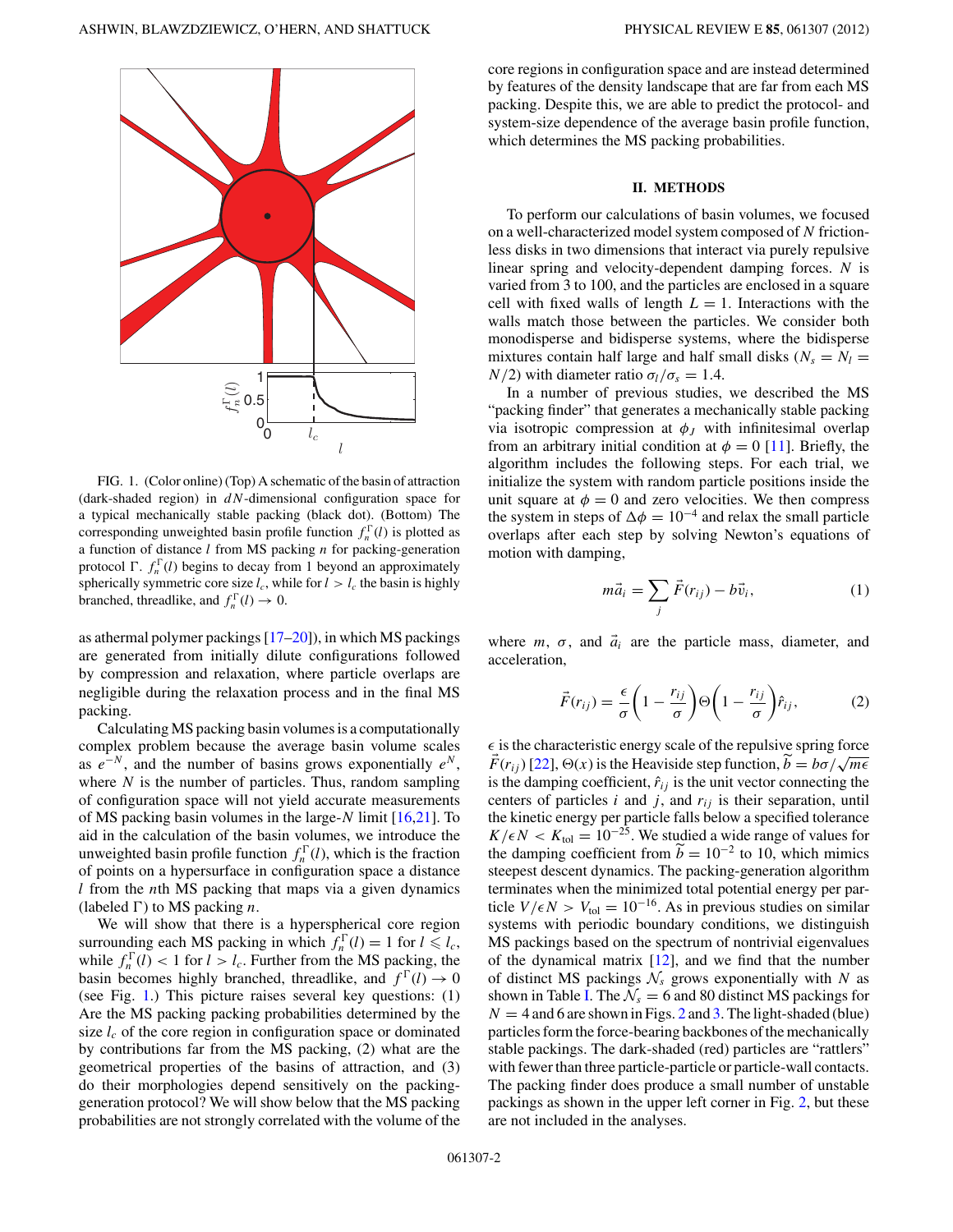TABLE I. The number of distinct mechanically stable packings  $\mathcal{N}_s$  and total number of microstates  $\mathcal{N}_m$  versus the number of particles N. For  $N = 3$  we consider monodisperse systems. For the other system sizes, results are given for bidisperse mixtures. For  $N = 12$ we estimate  $\mathcal{N}_s$  and  $\mathcal{N}_m$ . We do not include unstable packings such as the one in the upper left corner of Fig. 2 in which the "rigid backbone" of light-shaded (green) particles can translate.

| $\boldsymbol{N}$ | $\mathcal{N}_{\rm s}$ | $\mathcal{N}_m$             |
|------------------|-----------------------|-----------------------------|
| $\overline{c}$   |                       | 4                           |
| 3                |                       | 24                          |
| 4                | 6                     | 136                         |
| 6                | 80                    | 19440                       |
| 12               | $\sim$ 12000          | $\sim$ 4 × 10 <sup>10</sup> |

The fundamental quantity in our approach is the unweighted basin profile function  $f_n^{\Gamma}(l)$  defined as

$$
f_n^{\Gamma}(l) = \int d\vec{R} G_{\Gamma}(\vec{R}, \vec{R}_J^n) \delta(|\vec{R} - \vec{R}_J^n| - l), \qquad (3)
$$

where  $f_n^{\Gamma}(l)$  is sampled on hyperspherical shells a distance l from  $\overrightarrow{MS}$  packing *n*,  $\Gamma$  is the specified compression dynamics,  $\delta(x)$  is the Dirac delta function,  $G_{\Gamma}(\vec{R}, \vec{R}_J^n) = 1$  for points  $\vec{R}$  in configuration space that map to MS packing  $\vec{R}_j^n$ , and 0 otherwise. As an illustrative example, we calculate slices of  $G_{\Gamma}(\vec{R}, \vec{R}_{J}^{n})$  for  $N = 3$ , which has a single MS packing with



FIG. 2. (Color online) The bottom six configurations are the  $\mathcal{N}_s = 6$  distinct mechanically stable packings for bidisperse systems with  $N = 4$ . (We will refer to configurations 1 through 6 counting in ascending order from left to right and bottom to top.) The light-shaded (blue) particles form the force-bearing backbones of the mechanically stable packings. The dark-shaded (red) particles are "rattlers" with fewer than three particle-particle or particle-wall contacts. The packing finder generates a small number of unstable configurations similar to that shown in the upper left corner with probability less than 0.2%, but these are not included in the analyses.



FIG. 3. (Color online) The  $\mathcal{N}_s = 80$  distinct mechanically stable packings for bidisperse systems with  $N = 6$ . The light-shaded (blue) particles form the force-bearing backbones of the mechanically stable packings. The dark-shaded (red) particles are "rattlers" with fewer than three contacts. The unweighted and weighted basin profile functions are shown in Fig. 13 for the configuration in the third row that is shaded gray.

 $\mathcal{N}_m = 24$  microstates, (i.e., six particle-label permutations and four polarizations obtained by applying all possible reflections and rotations in two dimensions consistent with the square cell boundary conditions [12]). In Fig. 4, we plot the microstate basins of the attraction  $\sum_{n=1}^{N_m} nG(\{\vec{r}_1, \vec{r}_2^0, \vec{r}_3^0\}, \vec{R}_j^n)$  for fixed  $\vec{r}_2^0 = (0.2, 0.6)$  and  $\vec{r}_3^0 = (0.45, 0.85)$ .

We calculate the unweighted basin profile function  $f_n^{\Gamma}(l)$ using two procedures; the first method is efficient and accurate for small  $l$  and the second for large  $l$ . For method 1, we generate at least  $M = 10^6$  points randomly on the surface of a 2N-dimensional hypersphere centered on the MS packing with radius  $l$ . We then input each of these configurations as initial configurations into the MS packing finder with packing fraction  $\phi_i = 0$ . If a given initial condition belongs to the basin of attraction of MS packing  $n$ , the packing finder will generate packing  $n$ . Otherwise, the initial condition belongs to a different basin. For the system sizes where we can achieve complete enumeration, we found that the criterion,  $\max_i (d_i^j - d_i^k)/d_i^k < 10^{-6}$ , was sufficiently sensitive to distinguish MS packings, where  $d_i^j$  is the *i*th sorted eigenvalue of the dynamical matrix for MS packing  $j$ . From method 1, the unweighted basin profile function for MS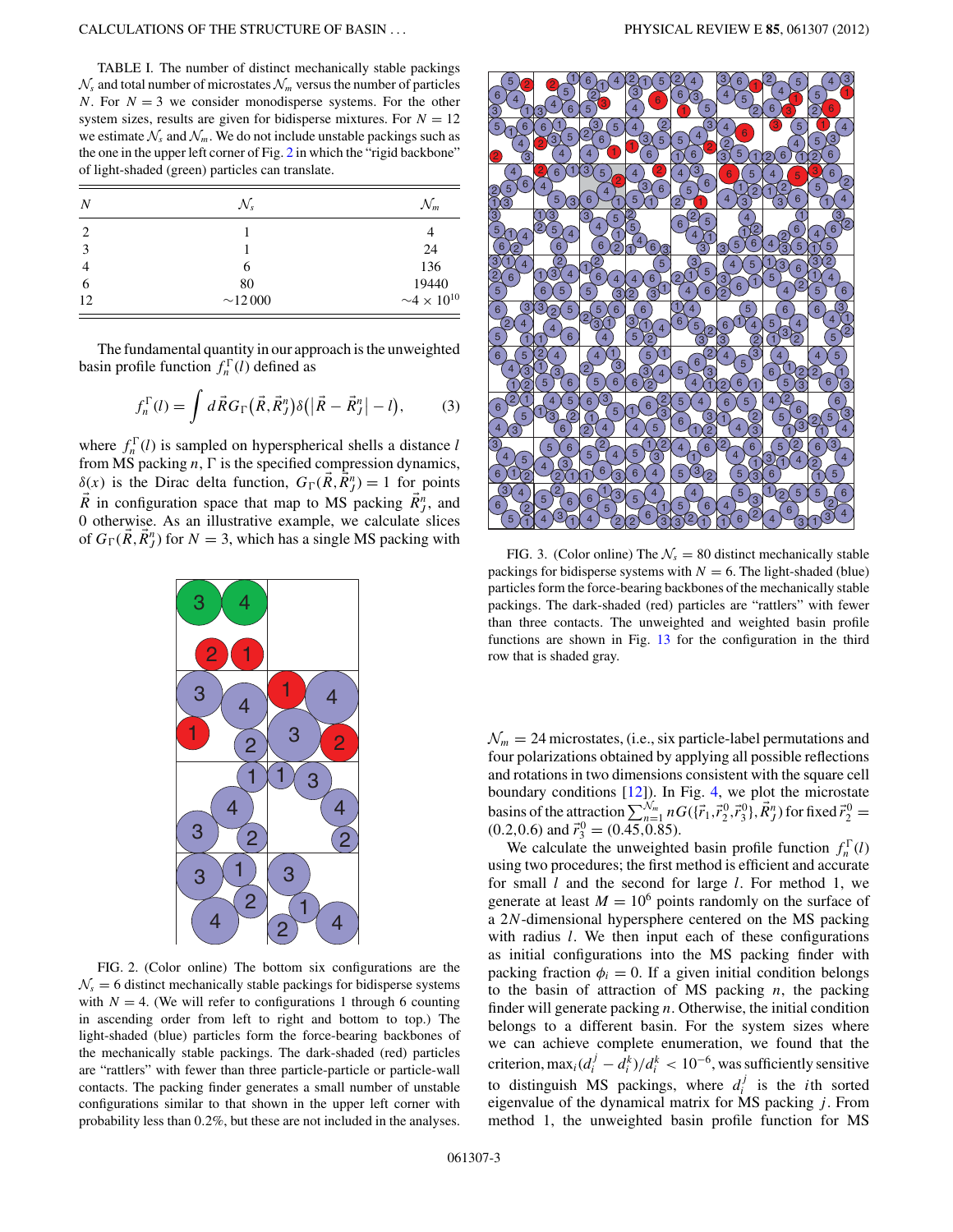

FIG. 4. (Color) The microstate basins of attraction for a system of three monodisperse frictionless disks, where particles 2 and 3 are initially located at positions  $(0.2, 0.6)$  and  $(0.45, 0.85)$  in the x-y plane (with the origin in the lower left corner). Results are shown for two damping coefficients, (a)  $\tilde{b} = 1$  and (b)  $\tilde{b} = 0.1$ . The position of each pixel represents the initial position of particle 1 and its color corresponds to one of the 11 out of 24 microstates in (c) to which the system evolved under the compression protocol. For  $N = 3$ monodisperse systems, there is one distinct MS packing ( $\mathcal{N}_s = 1$ ) with four polarizations (hue; rows) and six permutations (saturation; columns) for a total of  $\mathcal{N}_m = 24$  microstates.

packing  $n$  is

$$
f_n^{\Gamma}(l) = \frac{M_n}{M},\tag{4}
$$

where  $M_n$  is the number of initial conditions at l that map to to packing  $n$ .

We define the basin volume for MS packing  $n$  generated using compression dynamics  $\Gamma$  as

$$
V_n = \int_0^{\sqrt{2N}} S_n^{\Gamma}(l) dl,
$$
 (5)

where

$$
S_n^{\Gamma}(l) = A_{2N} f_n^{\Gamma}(l) l^{2N-1} \mathcal{P}_n N_s! N_l! \tag{6}
$$

is the (angle-averaged) weighted basin profile function,  $A_k =$  $2\pi^{k/2}/\Gamma(k/2)$  is the surface area of a k-dimensional unit sphere, and  $P_n$  is the number of distinct polarizations for MS packing  $n$  [12]. The probability of MS packing  $n$  for a given



FIG. 5. (Color online) (Top) The unweighted  $f_n^{\Gamma}(l)$  and (bottom) weighted  $S_n^{\Gamma}(l)$  basin profile functions measured for  $N = 4$  and  $b = 1$ using methods 1 (circles) and 2 (solid lines) for MS packings 1 (highest probability; dark blue line) and 4 (lowest probability; light red line) shown in Fig. 2. The vertical lines indicate  $l_c$  for each MS packing.

compression protocol  $\Gamma$  is proportional to its basin volume,  $P_n^{\Gamma} = V_n^{\Gamma}/V_{\text{tot}}$ , where  $V_{\text{tot}} = \sum_{n=1}^{N_s} V_n^{\Gamma} = L^{2N} = 1$ .

Method 1 becomes inefficient at calculating  $f_n^{\Gamma}(l)$  for large  $l > l_c$  because the ratio of the area of the intersection of the basin with the hypersphere to the area of the hypersphere becomes extremely small. Thus, in this regime we implement method 2, which was previously employed to calculate the probabilities  $P_n^{\Gamma}$  directly [8]. For this method, we generate at least  $10<sup>6</sup>$  random points in configuration space and input these into the packing finder with  $\phi_i = 0$ . The fraction of random initial configurations that map to MS packing  $n$  determines  $P_n^{\Gamma}$ . We can then calculate  $f_n^{\Gamma}(l)$  from  $P_n^{\Gamma}$  using Eqs. (5) and  $(6)$ . Note that an advantage of method 2 is that each initial condition provides information about  $P_n^{\Gamma}$  for some *n* and for  $N_s!N_l!$  distances l by permuting the labels of the final MS packing. See the Appendix for the effects of rattler particles on the unweighted basin profile function  $f_n^{\Gamma}(l)$ .

## **III. RESULTS**

Typical basin profile functions  $f_n^{\Gamma}(l)$  are shown for the most and least probable MS packings (1 and 4 in Fig. 2) for  $N = 4$ in the top panel of Fig. 5. For small distances from the MS packing  $l < l_c$ ,  $f_n^{\Gamma}(l) = 1$ . Beyond the core size  $l_c$ , which can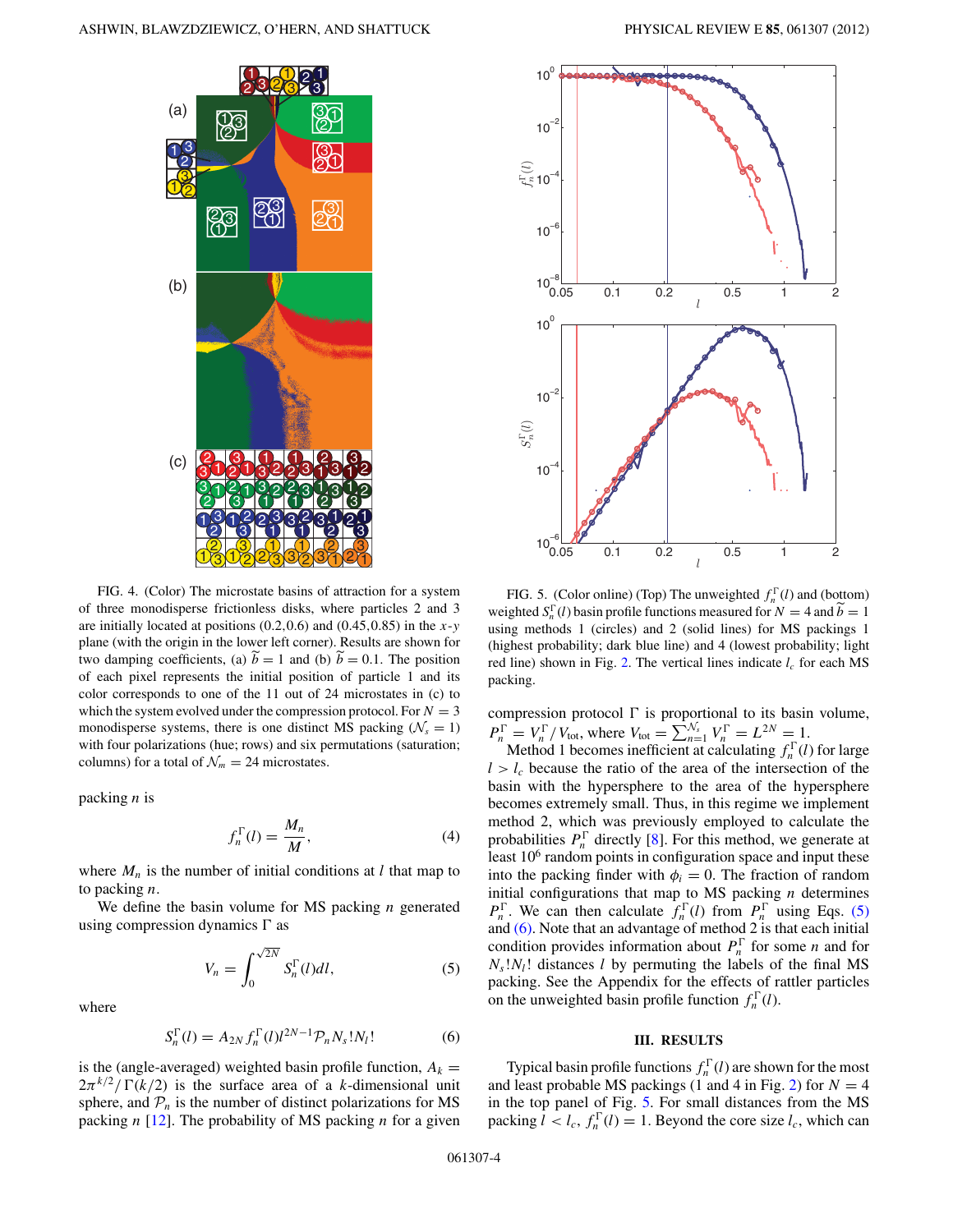

FIG. 6. (Color online) The distance  $l_c$  beyond which the unweighted basin profile function  $f_n^{\Gamma}(l) < 1$  plotted versus the location of the peak  $l_p$  in the weighted basin profile function  $S_n^{\Gamma}(l)$  for each MS packing for  $N = 4$  (asterisks) and 6 (circles) obtained using method 1 with damping parameter  $\vec{b} = 1$ . The solid lines indicate  $l_c = l_p$  (top) and  $l_c = 0.4l_p$  (bottom).

vary strongly from one MS packing to another,  $f_n^{\Gamma}(l)$  decays rapidly to zero. In the bottom panel of Fig. 5, we show the weighted basin profile  $S_n^{\Gamma}(l)$  for the same  $N = 4$  MS packings. Since  $S_n^{\Gamma}(l)$  is obtained by multiplying  $f_n^{\Gamma}(l)$  by  $l^{2N-1}$ , the probabilities for obtaining MS packings (when starting from zero packing fraction) are determined by distances  $l > l_c$ . For  $N = 4$ , the average and maximum core sizes are  $\langle l_c \rangle \approx 0.1$ and  $l_c^{\text{max}} = 0.21$ , and the small particle diameter is  $\sigma = 0.3$ , but the average length scale that yields 50% of the packing probabilities [near the peak in  $S_n^{\Gamma}(l)$ ] is  $\langle l_p \rangle \approx 0.5$ . We find that  $l_c/l_p < 1$  for all MS packings for  $N = 4$  and 6 as shown in Fig. 6. We have validated these results by ensuring that methods 1 and 2 yield the same values for  $f_n^{\Gamma}(l)$  and  $S_n^{\Gamma}(l)$ over the range in *l* in which the calculations overlap.

In the top panel of Fig. 5, we show that the core size for the most probable  $N = 4$  MS packing is larger than that for the least probable MS packing, which may suggest that there is a correlation between the core size and the MS packing probabilities. To investigate to what extent the hyperspherical core surrounding each MS packing determines the packing probabilities, we approximate the basin volume by the volume of a hypersphere of radius  $l_c$ ,  $V_n^c = \pi^N l_c^{2N} / \Gamma(N + 1)$ , for each MS packing. In Fig. 7, we plot  $V_n^c / V_{\text{tot}}$  versus  $P_n^{\Gamma}$  for  $N = 4$ and 6. We find two key results: (1) The volumes  $V_n^c / V_{\text{tot}}$  are smaller by many orders of magnitude than the probabilities  $P_n^{\Gamma}$  and (2) a power-law fit to the data for  $N = 6$  yields  $V_n^c / V_{\text{tot}} \sim (P_n^{\Gamma})^{\lambda}$  with  $\lambda \approx 7.5$ , but there is only a very weak correlation between  $V_n^c / V_{\text{tot}}$  and the packing probabilities [11]. For example, the scatter in the data can vary by more than 20 orders of magnitude! Thus, features of the basin geometrical structure beyond the core region control the MS packing probabilities for packings that are generated from dilute initial configurations.

To begin to investigate the nature of the basin morphology beyond the core region, we characterize in detail the shapes of the weighted basin profile functions for each of the  $\mathcal{N}_s$  MS packings for  $N = 6$  in Fig. 8(a). As found for the distribution of Voronoi volumes in dense granular packings [23–25], the



FIG. 7. (Color online) The volume  $V_n^c$  of the hyperspherical cores surrounding each MS packing  $n$  (relative to  $V_{\text{tot}}$ ) plotted as a function of the MS packing probability  $P_n^{\Gamma}$  for each MS packing for  $N = 4$ (asterisks) and 6 (circles) obtained using method 1 with damping parameter  $\ddot{b} = 1$ . The solid (dashed) line has slope 1 (7.5).



FIG. 8. (Color online) (a) The weighted basin profile functions  $S_n^{\Gamma}(l)$  (for each of the  $\mathcal{N}_s = 80$  distinct MS packings for  $N = 6$ ) sampled on hyperspherical shells a distance  $l$  from MS packing  $n$ using method 2 with  $\tilde{b} = 1$ . (b) The scaled weighted basin profile function  $\overline{S}_n^{\Gamma}(\overline{l}) = [S_n^{\Gamma}(l)\theta \Gamma(k)e^{-l/\theta}]^{1/(k-1)}$  plotted versus the scaled distance  $\bar{l} = l/\theta$  obtained from nonlinear least-squares fits to the data in (a) for k and  $\theta$ . The solid line has slope 1 and zero vertical intercept.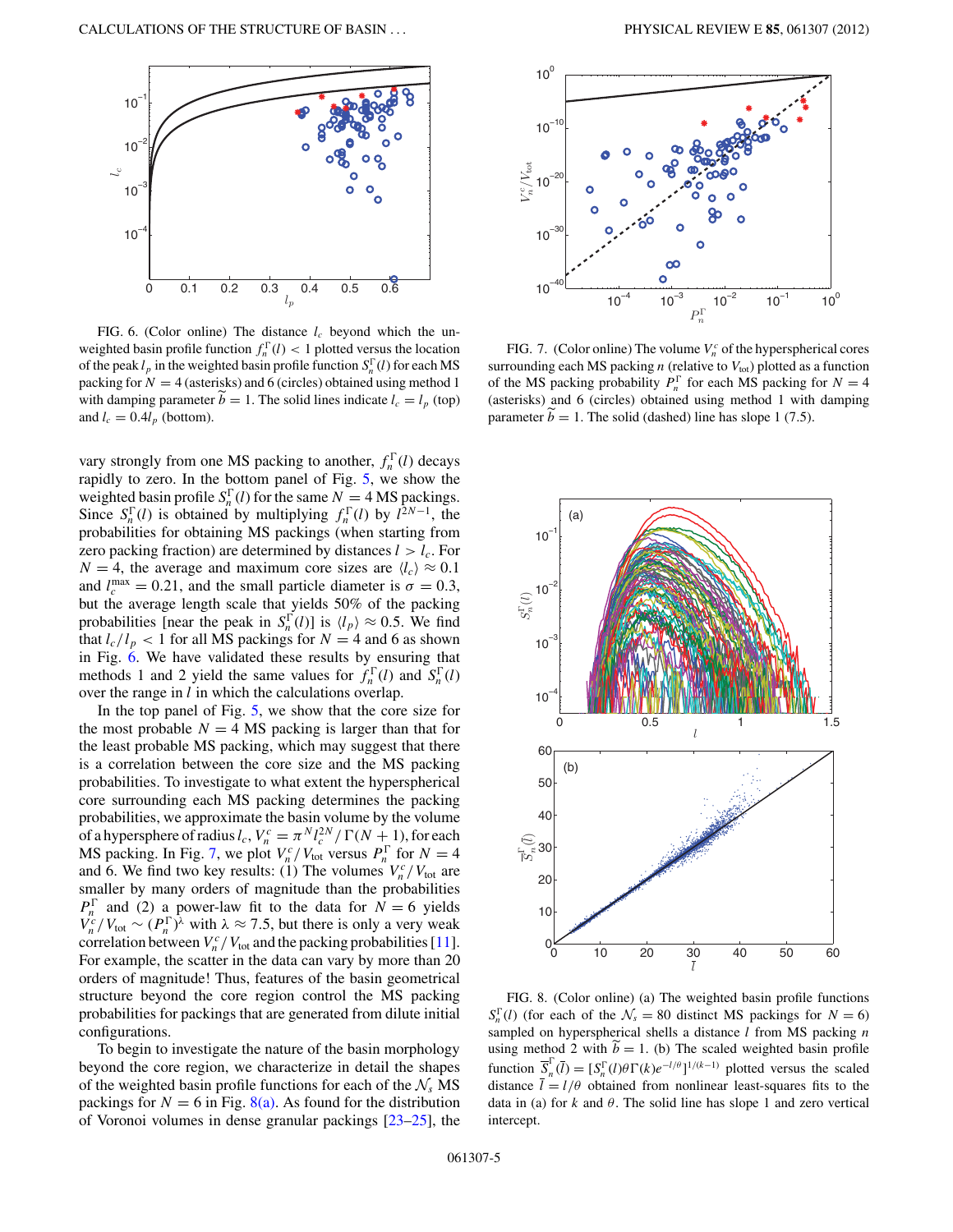

FIG. 9. (Color online) The average weighted basin profile function  $S^{(l)}(l)$  for several system sizes  $N = 2, 4, 6, 8, 10, 12,$  and 100 (from left to right) for damping parameter  $\widetilde{b} = 1$ . The inset shows the parameters k (circles; left axis) and  $100\theta$  (squares; right axis) that describe fits of  $S^{\Gamma}(l)$  to the  $\Gamma$  distribution [Eq. (7)] versus N on a log-log scale.

form of  $S_n^{\Gamma}(l)$  is described by a  $\Gamma$  distribution,

$$
S_n^{\Gamma}(l) = \frac{\left(\frac{l}{\theta}\right)^{k-1} e^{-\frac{l}{\theta}}}{\theta \Gamma(k)},\tag{7}
$$

where  $\theta = (\langle l^2 \rangle - \langle l \rangle^2)/\langle l \rangle$ ,  $k = \langle l \rangle/\theta$ , and  $\langle l \rangle = \int_0^\infty dl l S_n^{\Gamma}(l)$ . The scaled weighted basin profile functions  $\theta = (\langle l^2 \rangle - \langle l \rangle^2)/\langle l \rangle$ ,  $k = \langle l \rangle/\theta$ , and  $\langle l \rangle =$  $\overline{S}_n^{\Gamma}(\overline{l}) = [S_n^{\Gamma}(l)\theta \Gamma(k)e^{-l/\theta}]^{1/(k-1)}$  for all microstates collapse when plotted versus the scaled distance  $\bar{l} = l/\theta$ . The wider scatter at large  $\bar{l}$  is caused by undersampling low probability configurations. We find similar quality for the collapse at larger N.

We investigate the system size dependence of the average weighted basin profile function,

$$
S^{\Gamma}(l) = \sum_{n=1}^{\mathcal{N}_s} P_n^{\Gamma} S_n^{\Gamma}(l), \qquad (8)
$$

in Fig. 9 over the range  $N = 2-100$ . S<sup> $\Gamma$ </sup>(l) shifts to larger l with increasing  $N$ ; the peak position  $k$  increases by a factor of 5 and scales roughly as  $\sqrt{N}$  over this range in N. The width  $\theta$ slightly narrows over the same range of  $N$ , scaling roughly as  $N^{-1/4}$ .

We also investigated the protocol dependence of the basin profile functions by varying the damping parameter  $[b]$  in Eq. (1)] used in the packing-generation procedure for method 2. In the top panel of Fig. 10, we plot the average weighted basin profile function versus the damping parameter over three orders of magnitude in  $\tilde{b}$  from 10<sup>-2</sup> to 10 for  $N = 4$ . We were able to saturate the  $\tilde{b}$  dependence of  $S^{\Gamma}(l)$  for both large and small  $\widetilde{b}$ , that is, for  $\widetilde{b} < 10^{-2}$  and  $\widetilde{b} > 10$ ,  $S^{\Gamma}(l)$  is very weakly dependent on  $\bar{b}$ . The two parameters k and  $\theta$  that describe the shape of  $S^{\Gamma}(l)$  exhibit two key features in the bottom panel of Fig. 10: (1) The peak of the distribution (captured by  $k$ ) and thus the length scales that determine the MS packing probabilities increase with decreasing  $\bar{b}$  and (2) the variance (relative to the average) depends weakly on  $\bar{b}$ , but does possess



FIG. 10. (Color online) (a) The average weighted basin profile function  $S^{\Gamma}(l)$  for  $N = 4$  plotted over a wide range of the damping coefficients  $\ddot{b}$  employed in method 2.  $\ddot{b}$  ranges from 0.01 to 10 from left to right. The thin dotted line gives the probability distribution that a random point in configuration space is a distance l from the nearest permutation and polarization of any MS packing. The thick dotted line is the probability distribution that a random point in configuration space is a distance *l* from a particular permutation and polarization of the MS packing found in the lower left panel of Fig. 2, which is the most probable MS packing for small  $\tilde{b}$ . (b) The parameters k (circles; left axis) and 100 $\theta$  (squares; right axis) that describe fits of  $S^{\Gamma}(l)$  in (a) to the  $\Gamma$  distribution [Eq. (7)] versus b.

a small peak near  $\widetilde{b} = 10^{-1}$ . We expect the monotonic increase of k (average l) with decreasing  $\tilde{b}$  to persist for large N.

We are able predict  $S<sup>\Gamma</sup>(l)$  in the limits of large and small  $\tilde{b}$ . Lowering  $\overline{b}$  decreases the rate at which energy is removed from the system and allows the system to explore larger regions of configuration space. The thick dotted line gives the probability distribution that a random point in configuration space is a distance *l* from a particular permutation and polarization of the MS packing found in the lower left panel of Fig. 2, which is the most probable MS packing for small  $\hat{b}$ . This distribution matches  $S^{\Gamma}(l)$  for  $b \to 0$ . In contrast, larger b increases the rate at which energy is removed from the system, and thus the initial configurations are typically closer to the final MS packings. The thin dotted line in Fig. 10, which shows the probability distribution that a random point in configuration space is a distance *l* from the nearest permutation and polarization of any MS packing, gives a similar distribution to  $S^{\Gamma}(l)$  in the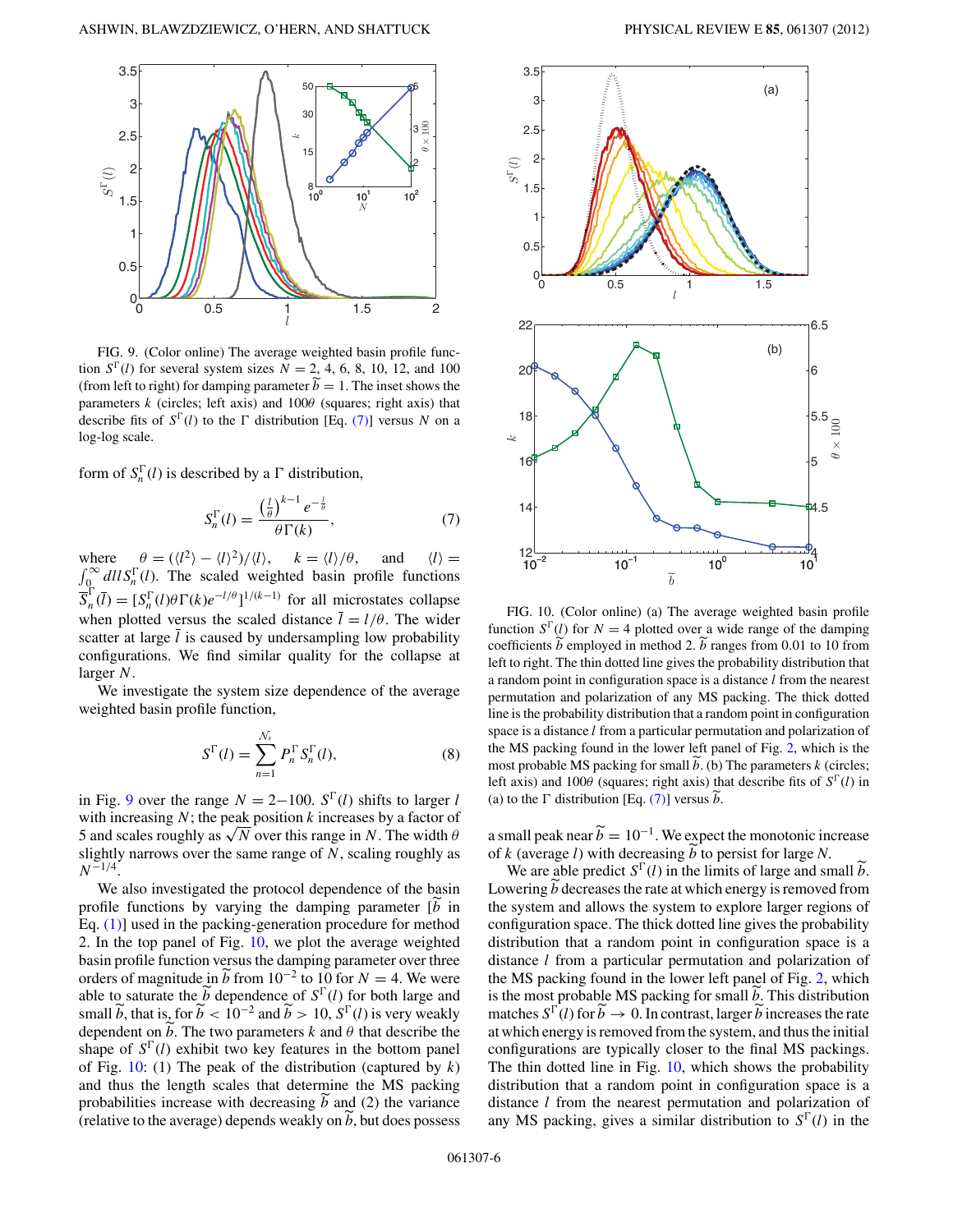

FIG. 11. (Color online) Example of a case when an initial condition for the  $N = 4$  system (center) does not map to the closest MS packing (right) via steepest descent ( $\ddot{b} \rightarrow \infty$ ) (left).

large  $\tilde{b}$  limit. The small deviation is due to the fact that some points in configuration space cannot map to the nearest MS packing due to steric constraints (see Fig. 11).

## **IV. CONCLUSIONS**

In this manuscript, we described and carried out a novel computational method for calculating the volume of the MS packing "basins of attraction," which we define as the collection of initial points in configuration space at *zero packing fraction* that map to a given MS packing by following a particular dynamics in the density landscape. Note that our definition of the basin of attraction is protocol dependent, and thus the basin volume will vary with the rate at which energy is dissipated, the compression rate, and other parameters. Using dilute configurations as initial conditions, preventing particle overlaps, and including variations in the basin volume with changes in the packing-generation protocol are crucial for understanding the protocol-dependent structural and mechanical properties of granular media and other athermal particulate systems.

Our computational studies of the basin volumes of MS packings have uncovered three important results: (1) A small approximately hyperspherical region of the basin of attraction with radius  $l_c$  surrounds each MS packing, but the volume of this region (relative to  $V_{\text{tot}}$ ) is much smaller and only very weakly correlated with the MS packing probabilities in contrast to previous studies of jammed systems [16];



FIG. 12. (Color online) 113 snapshots of one of the  $N = 6$ mechanically stable packings (shaded gray in Fig. 3) generated from independent random initial conditions. This packing contains one rattler particle (labeled 2) that can be positioned in the cavity on the left or right and at multiple positions in the right cavity.

(2) the probabilities of MS packings initialized with dilute configurations are instead controlled by features of the basins of attraction at length scales much further from the MS packing than the core region. In addition, the length scales that control the MS packing probabilities grow with increasing system size and decreasing damping parameter  $b$ ; and (3) the shape of the basin profile functions are well characterized by  $\Gamma$  distributions, which can be reconstructed by considering distances between random points in configuration space in the limits of large and small  $\ddot{b}$ .

Our results suggest a number of promising future studies to better understand the geometrical features of basin volumes. For example, the current studies focused on calculating basin volumes for MS packings initialized at zero packing fraction. We propose to calculate the basin profile functions as a function of the initial packing fraction  $\phi_i$ , and identify the characteristic packing fraction  $\phi_i^*$  above which packing probabilities are determined by the hyperspherical core region of the basin volume. Second, we will perform powerful computational homology (Betti number [26]) and geometry techniques (Laplacian eigenmaps [27]) to characterize the structure of basin volumes as a function of distance l from the MS packing.

We emphasize that there are several key steps in developing a "bottom-up" statistical mechanics description of MS packings: (1) understand the geometrical properties of the MS packing basins of attraction, (2) relate the geometrical



FIG. 13. (Color online) The basin profile function  $f_n^{\Gamma}(l)$  on linearlog (top) and log-log (bottom) scales measured using methods 1 (circles) and 2 (solid lines) for the MS packing in Fig. 12 for  $\tilde{b} = 1$ . The vertical lines indicate  $l_c$ .